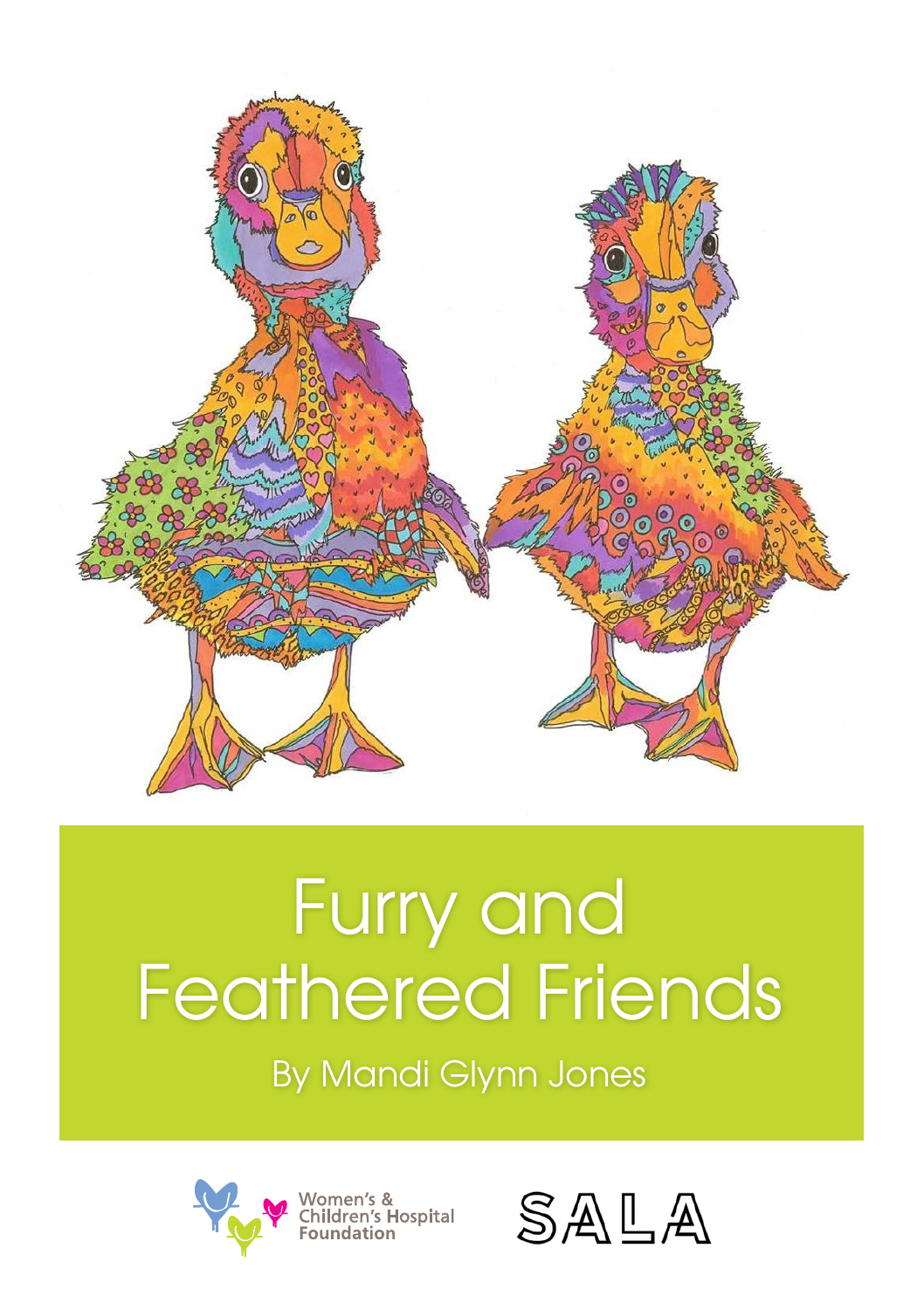

Mandi's first memories of drawing are with her Welsh Grandfather, who taught her how to draw daisies. "*He was an extraordinary man, who inspired me through both art and music*". Since these early experiences, every aspect of my Mandi's life has included creativity, whether working with young people with disabilities, gardening, cooking or an artist.

She believes creativity is within all of us, adults and children alike – "*whether colouring in, drawing, painting or clay making, it's a joyful, and often healing experience. I meet so many people who say 'I can't even draw a stick figure' but you can - you just need to be taught how to do it, just like you were taught to ride a bike, you can definitely learn to draw! As an artist I draw daily, inspired by nature, perspective and pattern in the world around me*".



Mandi trained as a Textile Designer in Leicester, UK and has always been fascinated by pattern. Emigrating from Wales to Australia in 1983, and settling in Semaphore, Adelaide where she worked as a bed linen designer for Actil.

Currently Mandi is kept extremely busy maintaining her Visual Artist practice, which includes running creative workshops, coordinating an annual Youth Arts Festival, working as an Artist in Residence; whilst exhibiting throughout Australia and producing a unique range of art cards. Most recently Mandi has completed

Above Image: Mandi at work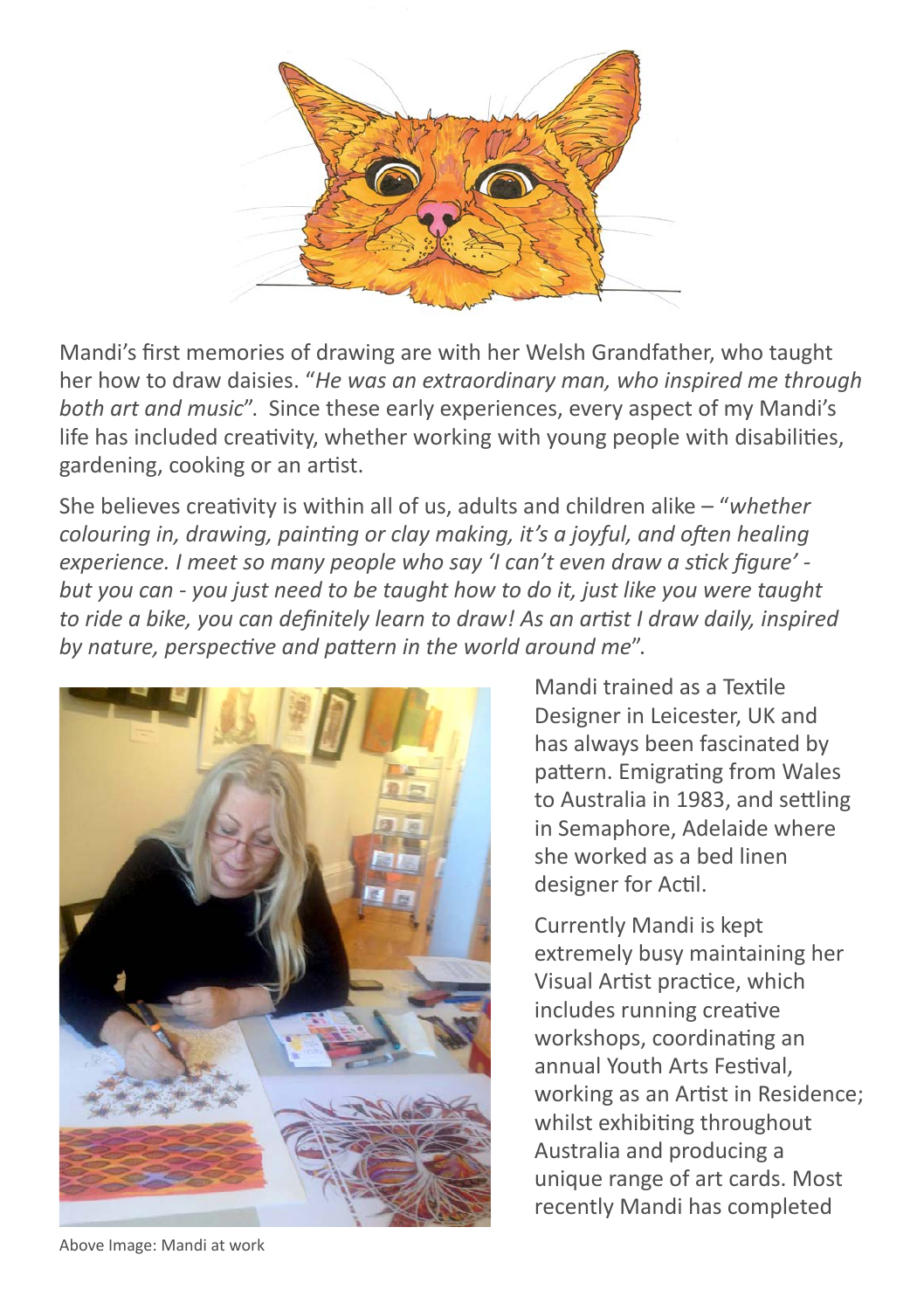a successful mural for Wonderwalls, Port Adelaide and looks forward to creating more murals for both residential and commercial spaces.

For this exhibition, Mandi was inspired by her grandchildren's love for drawing animals –"*my latest passion is for drawing our feathered and furry friends - I love to capture their colourful characters. I drew my very first 'realistic' puppy 2 years ago - it was hard work, I found it very frustrating, but now I know I can draw anything if I set my mind to it. I think it's a mix of being stubborn, and determined not to give up, that keeps me going when I'm finding it hard work. The sense of success once it's completed is incredible!*" Many of these artworks are now on T Shirts and Bibs for the 'Mandi Glynn-Jones Clothing Range' at the new Sydney Zoo in Bungaribee.

Mandi is very grateful for the opportunity to exhibit at the Women's and Children's Hospital. "All three of my children suffered with asthma, and we spent many a time here recovering under the very best of care. I hope my artworks make you smile and laugh - that would make everything worthwhile for me!"

To see more of Mandi's art works visit: www.mandiglynn-jones.com.au



Top Left Image: Cute Cat, Above Image: Emu Green